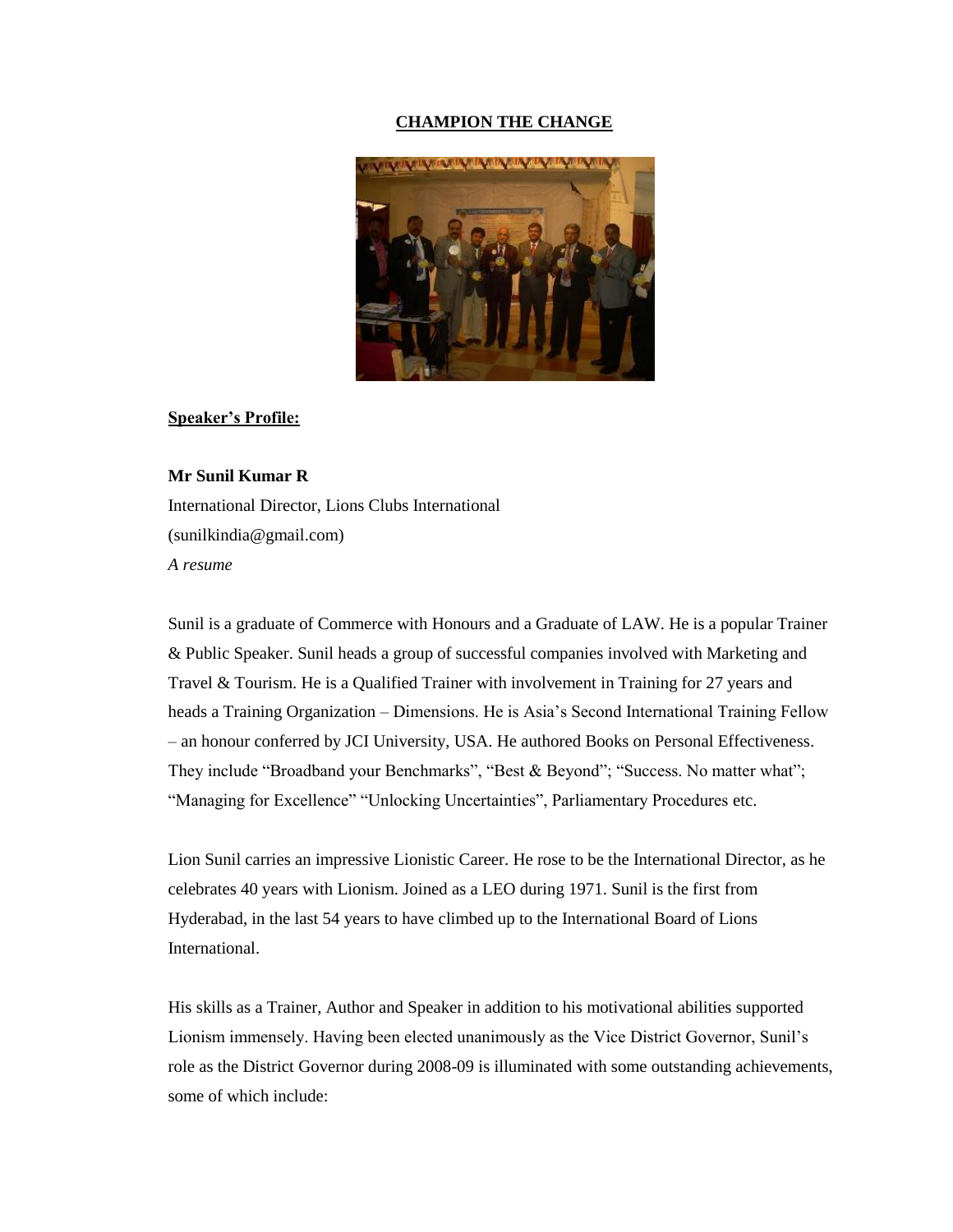- He motivated 71 Members to be enrolled as MJFs/PMJF's
- 1008 New Members Added with a Net Growth of 818. Over FIFTY PERCENT GROWTH – Second highest in the world on percentage basis
- 10 New Clubs Extended
- Over 25 District Events organized which were very well attended
- His Team Leadership resulted in 35 out of the 50 Qualifying Presidents were presented with 100 Percent President Medallions while 13 out of 15 Zone Chairpersons and 3 out of 5 Region Chairpersons also were awarded the 100 Percent Medallions.
- Sunil brought the first International Conference of Lions to Hyderabad. Served as the Chairman of the Organizing Committee of ISAAME FORUM 2009, which had a record participation and is considered amongst the Best FORUMs held in India.
- Sunil Trained the DG's Elect for several years at the Multiple Level since 1994.
- Sunil served as a Faculty at the LCI's Faculty Development Program held at Bhubaneshwar during 2006
- Sunil served as a Faculty at the Senior Leadership Program held at Dubai during 2007 and as a Faculty at the Institute in Colombo during 2010
- Sunil Conducted Training at 2010 ISAAME FORUM in Dubai and 2011 ISAAME FORUM in LEBANON.
- Sunil has been involved as a Trainer at over 25 programs for Lions in various Districts of India featuring District Leaders, District Officers, Club Leaders etc

### *Here are some more outstanding facts of Sunil*

- Sunil Conducted over 1150 Training Programs. Apart from India, Sunil conducted programs in 16 countries - USA; France; Japan; Australia; Fiji; Philippines; Macau; Taiwan; Lebaonon; Malaysia, Indonesia, Dubai, Nepal; Sri Lanka,. Pakistan, Bangladesh, etc.
- Sunil has an Alumni of about 500 Trainers whom he trained in the last 20 years. Many of them are professional Trainers and some are Authors.
- Sunil served as National President of Indian Jaycees during 1989. He also served as the
- World Vice President of the Jaycees International for 1991. The following year 1992 saw him as the World Executive Vice President (the second rank in the World).